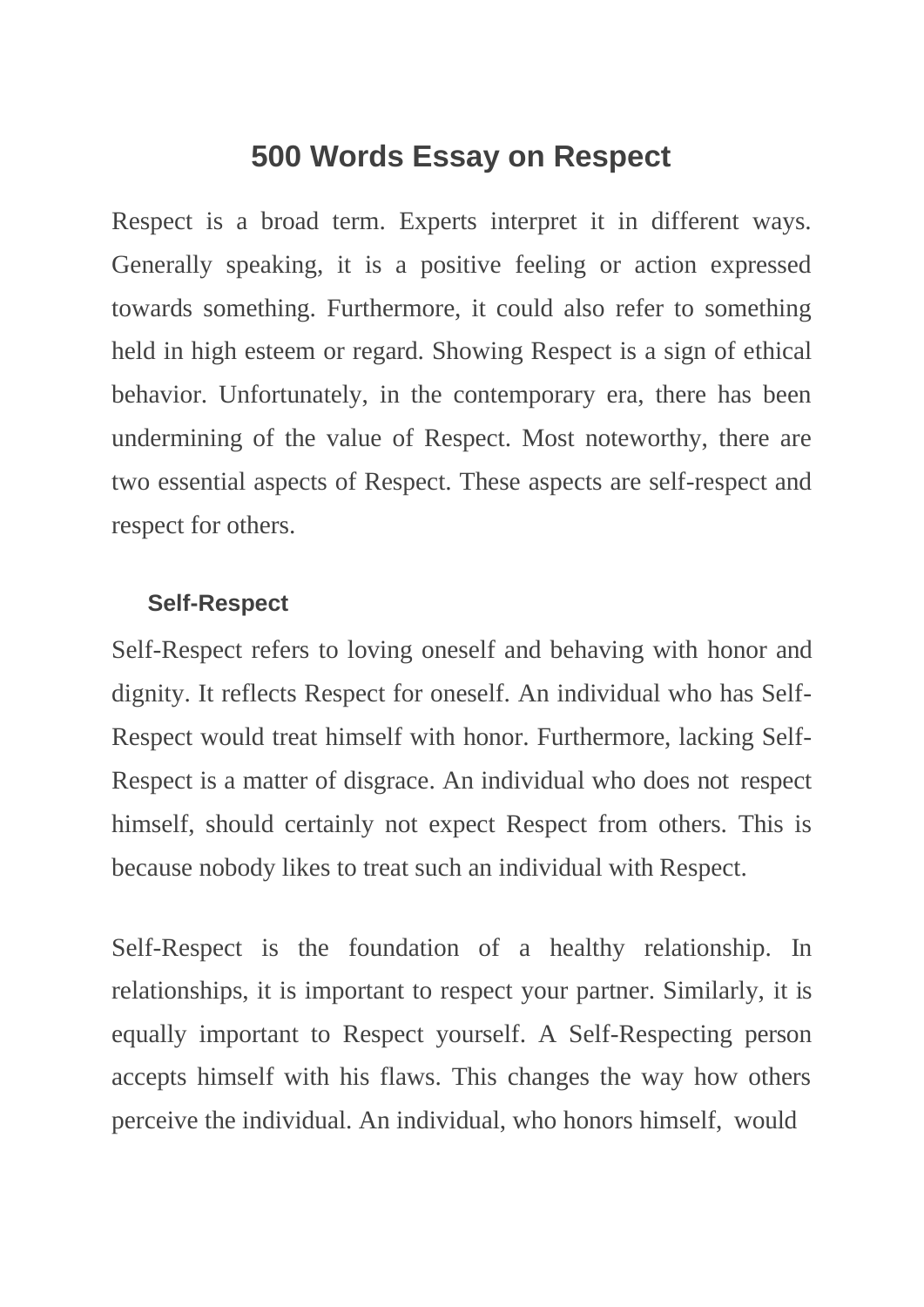prevent others from disrespecting him. This certainly increases the value of the individual in the eyes of their partner.

Lacking Self-Respect brings negative consequences. An individual who lacks Self-Respect is treated like a doormat by others. Furthermore, such an individual may engage in bad habits. Also, there is a serious lack of self-confidence in such a person. Such a person is likely to suffer verbal or mental abuse. The lifestyle of such an individual also becomes sloppy and untidy.

Self-Respect is a reflection of toughness and confidence. Self-Respect makes a person accept more responsibility. Furthermore, the character of such a person would be strong. Also, such a person always stands for his rights, values, and opinions.

Self-Respect eliminates the need to make comparisons. This means that individuals don't need to make comparisons with others. Some people certainly compare themselves with others on various attributes. Most noteworthy, they do this to seek validation of others. Gaining Self-Respect ends all that.

## **Respect of Others**